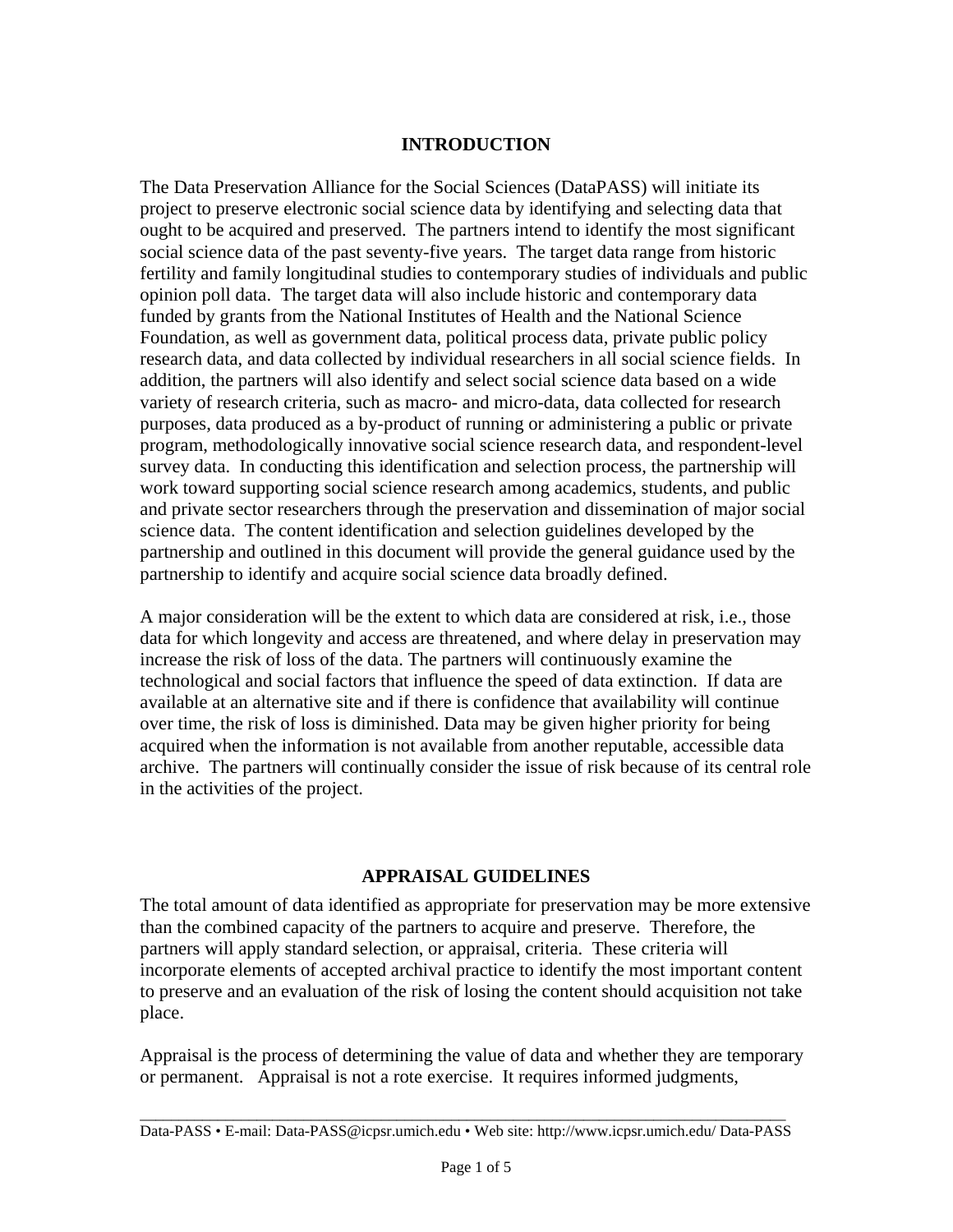knowledge of and sensitivity to researchers' interests, recognition of resource considerations, and a willingness to acknowledge and understand comments and suggestions from diverse perspectives.

Archivists appraise records for their evidential and informational values. Evidential value refers to information about the creator, which may be an individual, an organization or a governmental entity. Informational value refers to information about persons, places and things outside the creator. Social science data are generally appraised for their informational value. For data about persons, social science data will more likely have permanent value if they describe a socially significant group of people and contains a wide range of data about them. Examples of socially significant groups would be all residents of the United States, all members of the U.S. military, and all children in the public elementary schools in the United States. Permanent social science data should normally include basic demographic and other contextual information about each individual in addition to the topic of the data collection. For data about places, social science data will more likely have permanent value if they describe places in a clearly defined and socially significant area or if they describe a clearly defined and socially significant type of place, and if they contain basic demographic and other contextual information about the people in those places in addition to the topic of the data collection. Examples of significant areas or types include Europe, the United States, or cities in the United States with over 500,000 people. Permanent social science data that normally describe things have information about socially significant institutions or organizations, such as businesses, educational institutions, fraternal or religious organizations, or government agencies. Examples would include all Federally chartered banks, all colleges and universities in the United States, or all police departments. In addition to the topic unique to the data collection, permanent social science data about institutions and organizations will normally contain economic and/or demographic information.

The guidelines below provide a consistent framework for appraisal decision making. Applying the guidelines to specific cases will not be a mechanical process akin to adding up points or checking boxes. However, using these guidelines will make decision making easier and will result in appraisal judgments that are consistent and that can be readily explained and defended. In developing appraisal recommendations, the partners will address the following questions. The questions should be considered together, rather than in isolation.

### **1. How significant are the data for research?**

The future research potential of data is the most difficult variable to determine. What is of relatively low research use today may become of great research use in the future. Perhaps even more important and difficult to predict are the issues and topics that will be considered of significance in the future. Nevertheless, it is important to consider this question in making appraisal decisions. It is necessary to consider the kinds and extent of current research use and to try to make inferences about anticipated use by social scientists, other researchers, and by the government. In making this judgment, factors to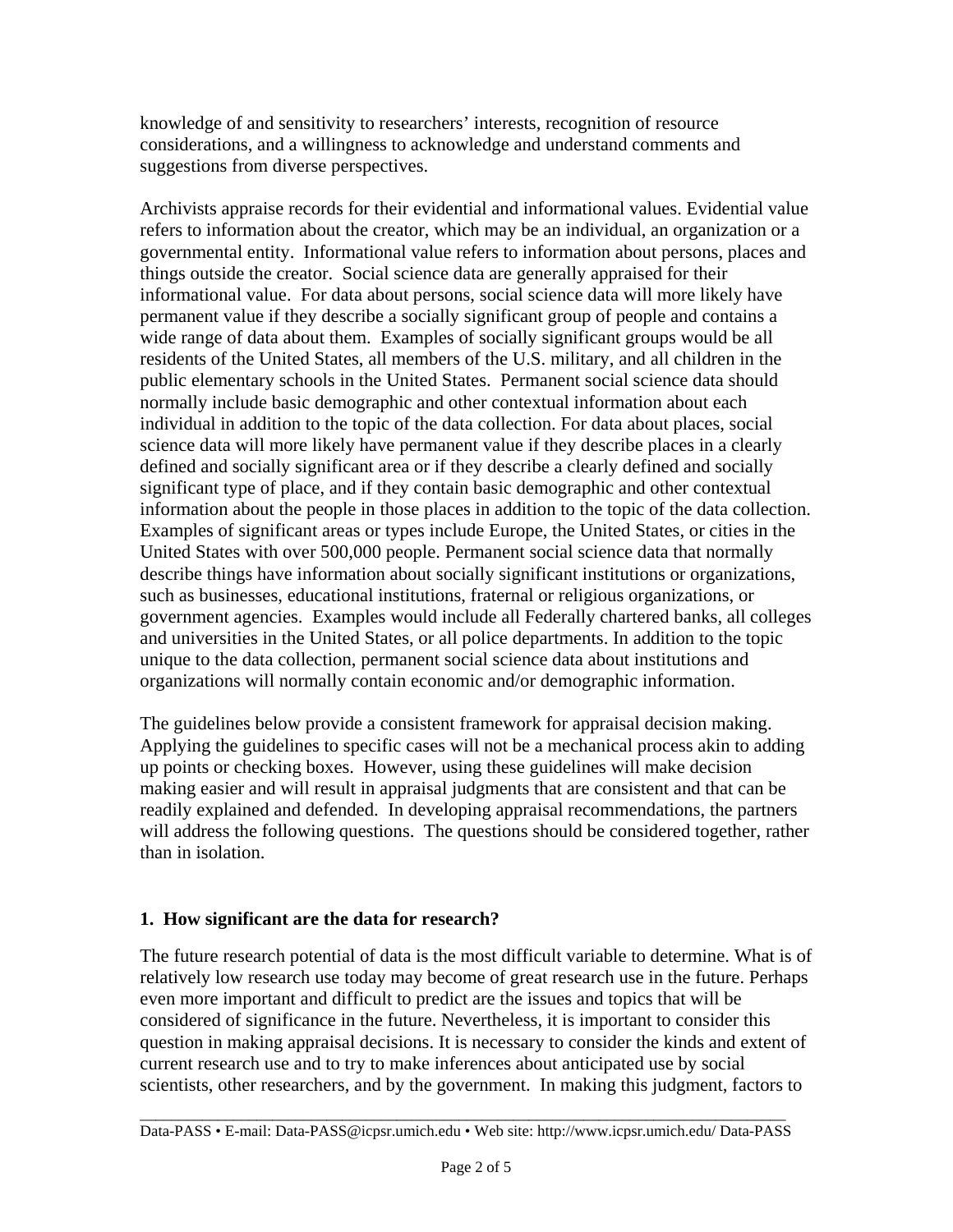consider include the substantive value of the collected information; time frame of the information; uniqueness of the collected information; relationship to other holdings in the archival collections and to the collections of other repositories; relationship to previous studies; the scope of the data (local/regional/national, depth and breadth of information); the influence of these data and the investigator in the social sciences; the data collection methodology; and ability to use the collected information for secondary studies. Privacy and confidentiality issues do not override the long term value of the data.

### **2. How significant is the source and context of the data, particularly in regard to scientific progress and society?**

The significance of the functions and activities performed by the creator of the data and the social science context within which the data are created are important considerations for the appraiser. Thus, data must have demonstrated importance to the social science community as determined by: (1) substantive value and its influence on social science knowledge, (2) enduring archival value, and (3) uniqueness. It will also be important to place a high value on data that permit policy analysis and research addressing broad public policy issues including human society and human interaction, the environment, the role of networks and communication, and political and economic theory and practice. The appraiser must relate the source and context of the data to the strategic framework and objectives found in these guidelines.

## **3. Is the information unique?**

Appraisal must be conducted in context with other data. The appraiser must determine whether the data under consideration are the only or are the most complete source for significant information. Data that contain information not available in other sources (including data in your repository as well as files accumulated by other repositories) are more likely to warrant permanent retention than records containing data that are duplicated in other sources. However, a repository may decide to retain data that contain information available elsewhere in the case of data that are more complete or more easily accessible than the alternative source or a more closely related to other information in that repository. Even if data are unique, however, they may not warrant continued preservation depending on the other appraisal criteria.

# **4. How usable are the data?**

Consider these three issues:

A. How does the way the data were gathered, organized, presented, or analyzed affect their usability? For example, does the scope of the data cover a national population sample or a representative subsample of the population of the U.S., a state, region, or foreign country? Do the data offer enough depth and breadth of information to support a wide range of research methodologies? In reference to polling data, the polling methodology should also meet the basic disclosure criteria as stated in the American Association for Public Opinion Research Code for Professional Ethics and Practices.

\_\_\_\_\_\_\_\_\_\_\_\_\_\_\_\_\_\_\_\_\_\_\_\_\_\_\_\_\_\_\_\_\_\_\_\_\_\_\_\_\_\_\_\_\_\_\_\_\_\_\_\_\_\_\_\_\_\_\_\_\_\_\_\_\_\_\_\_\_\_\_\_\_\_\_\_\_\_\_\_\_\_\_ Data-PASS • E-mail: Data-PASS@icpsr.umich.edu • Web site: http://www.icpsr.umich.edu/ Data-PASS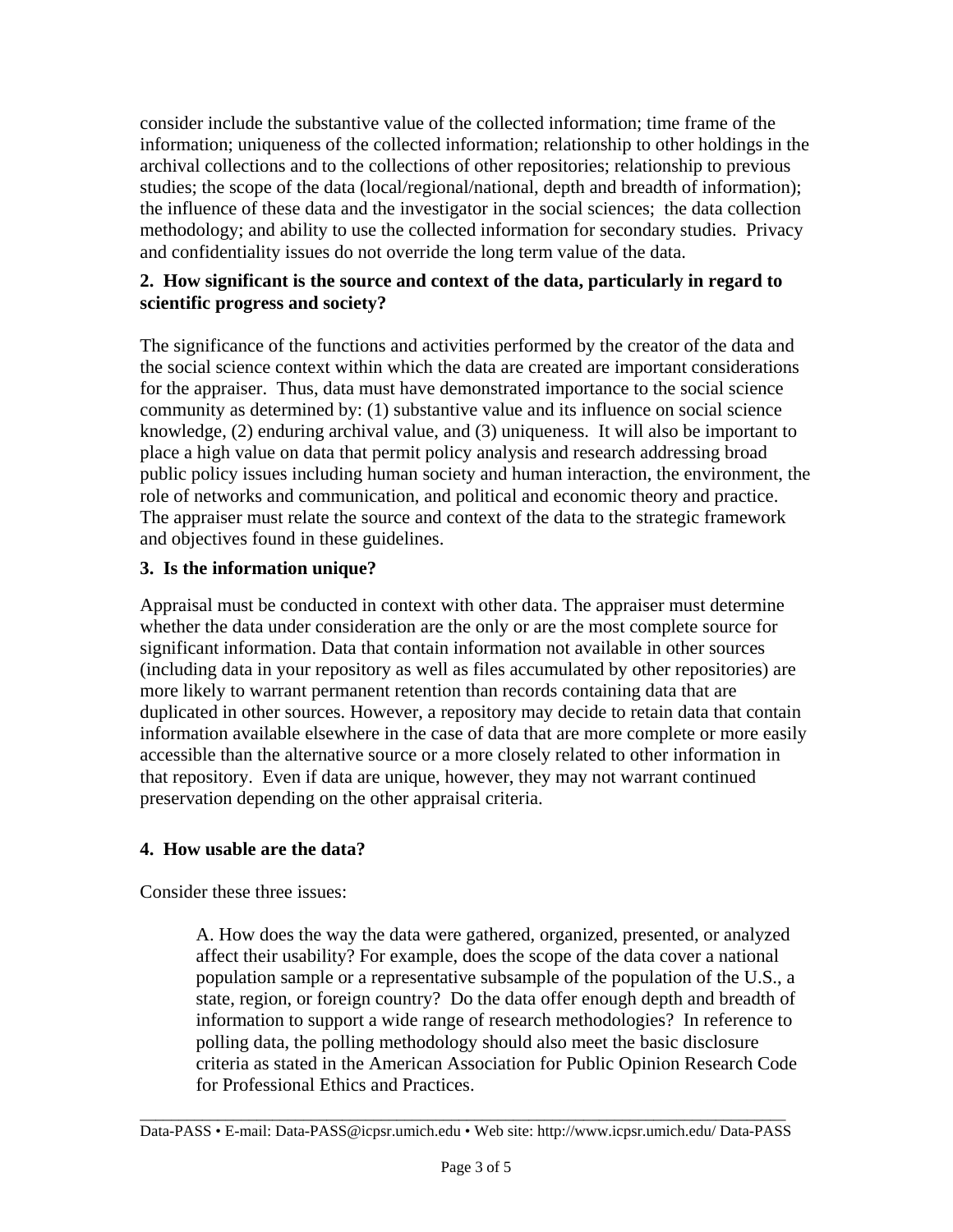B. How do technical considerations affect the usability of the data? For example, some electronic records may pose such technological challenges that extraordinary measures may be required to recover the information, while other records containing similar documentation (either electronic records or records in another format) may be usable with much less effort. Appraisers will also want to give strong preference to data collections that have comprehensive technical documentation providing ample information on the data structure and code tables, sampling procedures, weighting, recoding rules, and data collection procedures to allow users to assess the quality and analytical reliability of the data. Furthermore, if data lack essential components, such as data layouts and code tables, it probably does not warrant being acquired. It will also be important to give a higher priority to data in a readily useable digital form and accessible to researchers at a variety of computing and technological settings.

C. How does the physical condition of the preservation media affect the usability of the data? For example, some media may have deteriorated to the point that the data they contain are not readable.

## **5. What is the timeframe covered by the information?**

 "Timeframe" may refer to the date span of the entire body of data or the length of time that individual records or file units typically cover.

A. The longer the date span for which there are extant files, the more valuable the data are likely to be for research. In addition, longitudinal studies, which show the effects of social change or historical events over time, can be particularly valuable, although consider carefully the potentially high attrition rate for these studies.

B. Some data are made up of individual documents or files whose content covers many years. This attribute includes records where the documents in individual files are accumulated over a relatively short period but contain information pertaining to events covering a long period of time.

### **6. Are the data related to other data in the archives?**

Data that add significantly to the meaning or value of other data already appraised as archival are more likely to warrant retention than data lacking such a relationship. Examples would be data that fill substantive gaps, that round out existing subject area concentrations, or that are new version of or additions to data collections in the holdings. Data that are chronological continuations of data already held by the archives are likely to warrant permanent retention, particularly if the older segments of the data are subject to high reference use. Consideration may also be given to methodological issues affecting data linkages, such as the extent to which units of analysis, measurement error, and